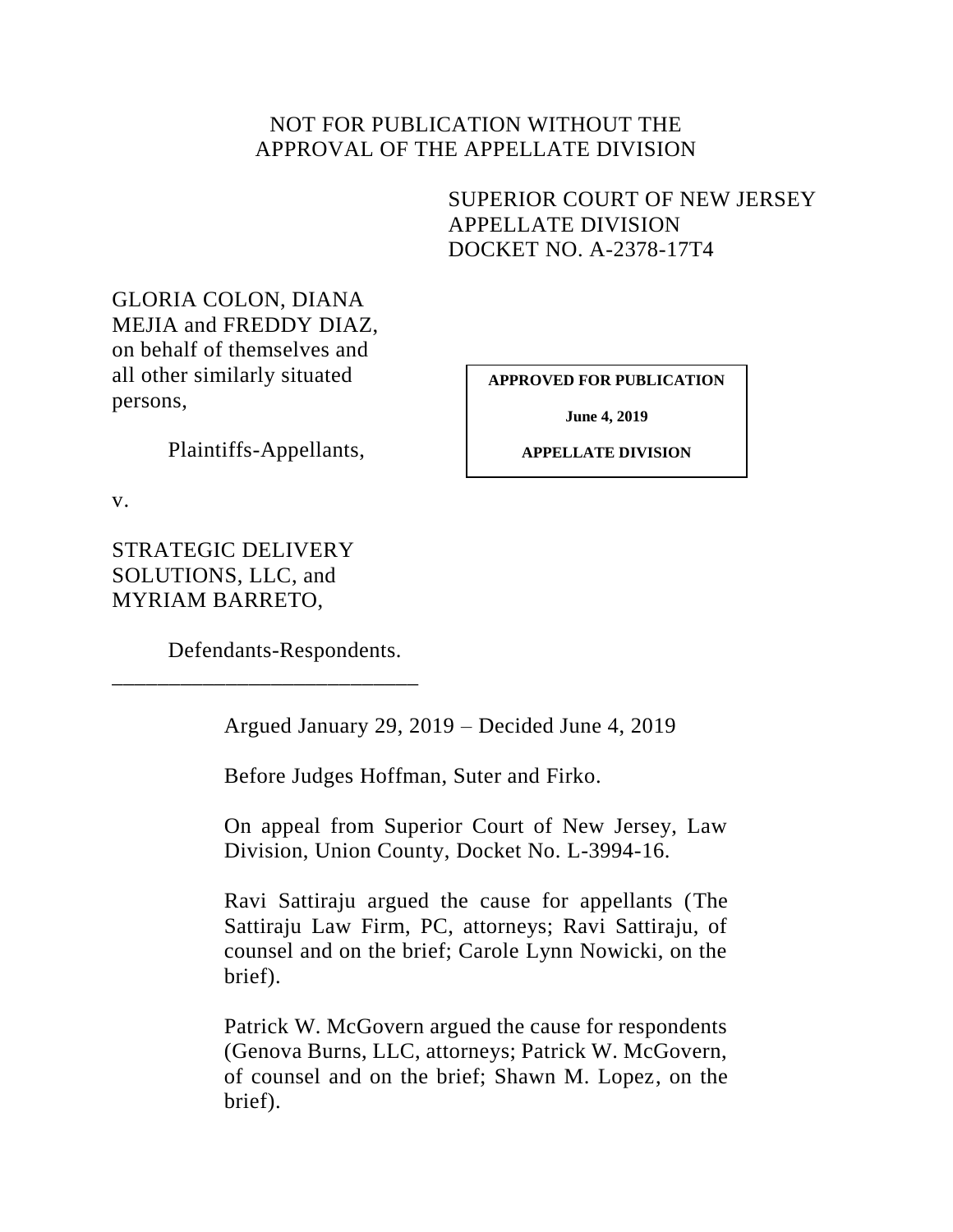The opinion of the court was delivered by

## SUTER, J.A.D.

 $\overline{a}$ 

Plaintiffs Gloria Colon, Diana Mejia and Freddy Diaz appeal the January 2, 2018 summary judgment order that dismissed their class action complaint and jury demand. The order required mandatory binding arbitration on an individual basis of their wage and hour claims against defendants Strategic Delivery Solutions, LLC (SDS) and Myriam Barreto.<sup>1</sup> We vacate the order of dismissal, and reinstate the complaint for the trial court to determine whether plaintiffs were engaged in transportation services in interstate commerce and thus, exempt under the Federal Arbitration Act (FAA), 9 U.S.C. §§1-16. If the FAA does not apply to plaintiffs, we hold that the New Jersey Arbitration Act (NJAA), N.J.S.A. 2A:23B-1 to -32, applies and requires arbitration of their claims. We also hold that plaintiffs waived a trial by jury and the ability to proceed as a class action under their agreements with SDS.

SDS is licensed by the United States Department of Transportation as a freight forwarder and freight broker. It arranges for the local delivery of pharmaceutical products and general merchandise to its customers. Plaintiffs

<sup>&</sup>lt;sup>1</sup> The complaint incorrectly identified SDS as "Strategic Delivery Systems, LLC" and Myriam Barreto as "Myrian Barreto."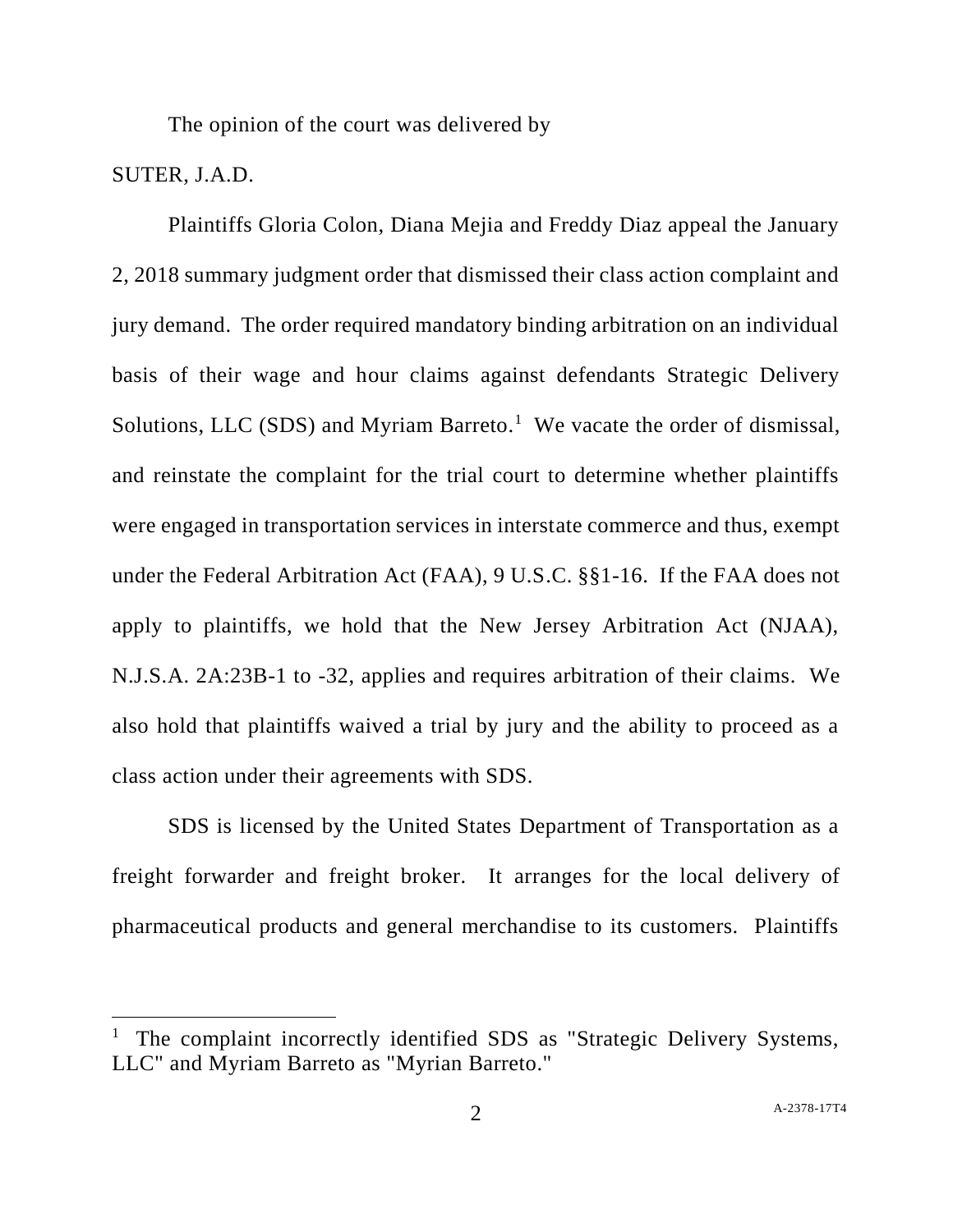each signed identical "Independent Vendor Agreement[s] for Transportation Services" with SDS in which they said they owned and operated a business that provided transportation services. Plaintiffs agreed to provide transportation services as independent contractors for SDS's customers. The agreements covered various issues: transportation needs, rate of compensation, payment, fringe benefits, vehicles, signage, uniforms, badges, tools, equipment, insurance, indemnification, and termination of the agreements.

Paragraph 19 of the agreement provided that the law of the state of residence of the "vendor" would apply, meaning that for these plaintiffs, New Jersey law governed the agreement, "including its construction and interpretation, the rights and remedies of the parties hereunder, and all claims, controversies or disputes (whether arising in contract or tort) between the parties." Plaintiffs also agreed in paragraph 19(b) to waive "any right to a trial by jury in any suit filed hereunder and agree to adjudicate any dispute pursuant to [p]aragraph 20 . . . ." Paragraph 20 addressed arbitration and the waiver of class actions.

Plaintiffs alleged they worked out of SDS's facility in Elizabeth from February 2015 to March 2016 performing "truck driving and . . . delivery functions." They claimed SDS made "unlawful deductions" from their

3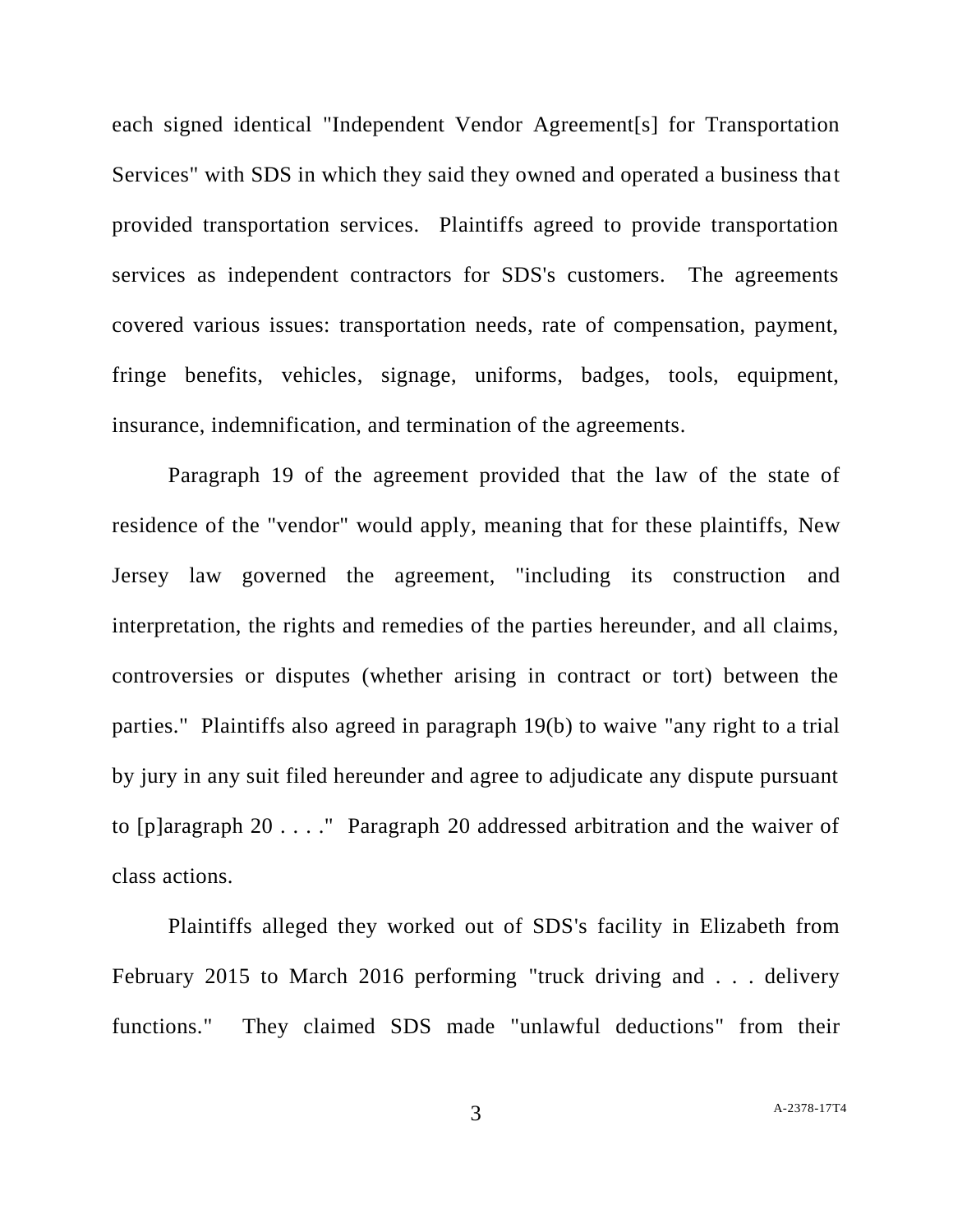compensation in violation of the New Jersey Wage Payment Law (WPL), N.J.S.A. 34:11-4.1 to 4.14. They contended they were misclassified by SDS as independent contractors and should have been classified as employees. Plaintiffs alleged they should have been paid one-and-a-half their hourly rate for work in excess of forty hours per week and SDS's failure to do so violated the New Jersey Wage and Hour Law (WHL), N.J.S.A. 34:11-56a to -56a38.<sup>2</sup>

In December 2016, plaintiffs filed suit against defendants on behalf of themselves and as a class action on behalf of other "similarly situated persons," for violation of the WHL and WPL, and demanded a jury trial. Defendants filed a motion to dismiss the complaint and to compel plaintiffs to arbitrate these claims on an individual basis, not as a class. Defendants relied on paragraphs 19 and 20 of the agreement, arguing that plaintiffs agreed to waive a jury trial, to proceed on an individual (non-class) basis, and to have their claims heard in binding arbitration. Plaintiffs opposed the motion, arguing they were exempt from arbitration under the FAA, and that they had not waived their right to a jury trial or class action relief under the WHL or WPL.

 $\overline{a}$ 

<sup>&</sup>lt;sup>2</sup> The WPL "governs the time and mode of payment of wages due to employees." Hargrove v. Sleepy's, LLC, 220 N.J. 289, 302 (2015). "The WHL is designed to 'protect employees from unfair wages and excessive hours.'" Id. at 304 (quoting In re Raymour & Flanigan Furniture, 405 N.J. Super. 367, 376 (App. Div. 2009)).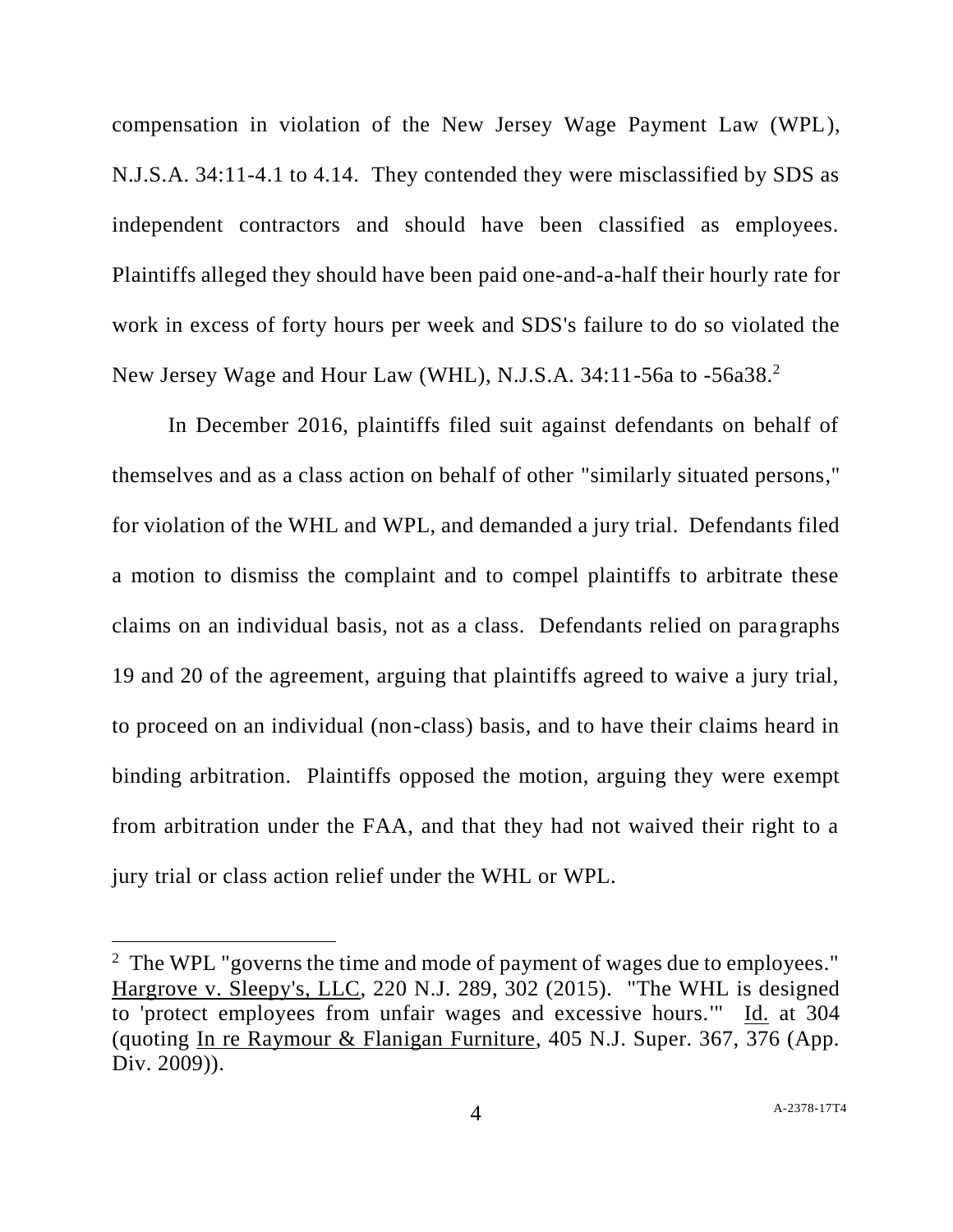The trial court granted defendants' motion, treating it as a summary judgment motion, because the parties relied on materials not referenced in the complaint. See R. 4:6-2. The court concluded in its Statement of Reasons that plaintiffs waived their right to a jury trial in paragraph 20 of the agreement, comparing the language there to "analogous" language in Martindale v. Sandvik Inc., 173 N.J. 76 (2002). The court found that plaintiffs' agreement to arbitrate was "clear and unambiguous" and constituted a "valid and enforceable arbitration agreement." "Similarly, the [w]aiver to [j]oin a [c]lass provision [was] clear and unambiguous . . . valid and enforceable." The trial court's order required plaintiffs to adjudicate their WHL and WPL claims through arbitration. The court did not expressly address plaintiffs' claims against Barreto.

I

The validity of a contractual provision that requires arbitration is a question of law. See Hirsch v. Amper Financial Services, LLC, 215 N.J. 174, 186 (2013). We review the court's order that required arbitration of these claims on a de novo basis. Ibid.; see Atalese v. U.S. Legal Servs. Group, 219 N.J. 430, 446 (2014).

Paragraph 20 of the agreement provided as follows:

(a) Agreement to Arbitrate. The parties agree to comply and be bound by the Federal Arbitration Act.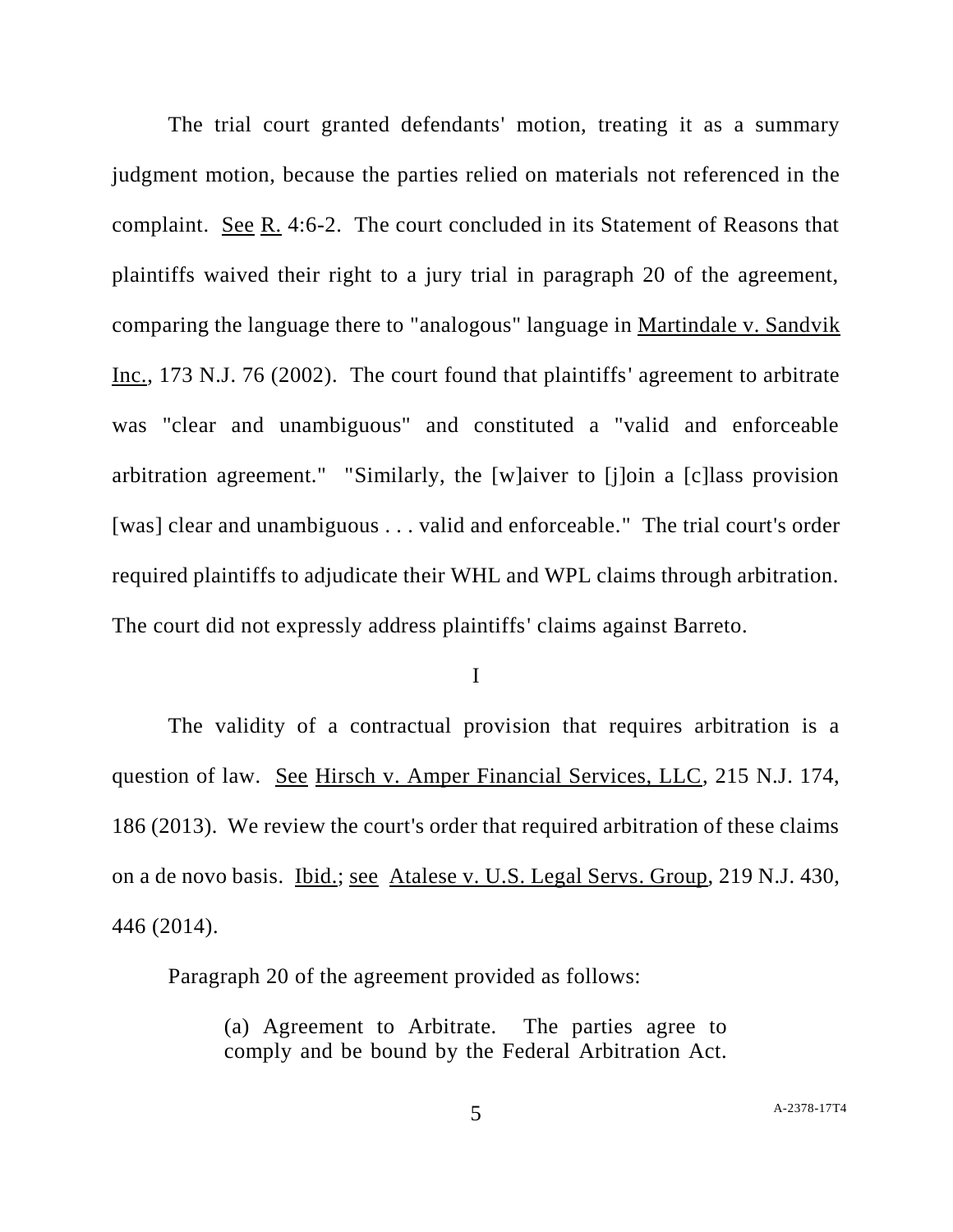The parties agree that any dispute, difference, question, or claim arising out of or any way relating to this Agreement or the transportation services provided hereunder shall be subject to binding arbitration in accordance with the Rules for Commercial Arbitration of the American Arbitration Association ("AAA") in effect at the time such arbitration is initiated. The parties agree that the issue of arbitrability shall be determined by the arbitrator applying the law of the state of residence of the Vendor. The parties shall bear their own costs including, without limitation, attorneys' fees, and shall each bear one half (1/2) of the fees and costs of the arbitrator . . . selected from a list of potential arbitrators provided by the AAA . . . . Nothing in this Agreement shall be construed as limiting or precluding the parties from bringing any action in any court of competent jurisdiction for injunctive or other extraordinary relief, in the event the arbitrator determines that it does not have jurisdiction to order such relief. The parties shall have the immediate right to seek such injunctive or other extraordinary relief at anytime . . . .

Arbitration is a matter of contract. NAACP of Camden Cty. E. v. Foulke Mgmt. Corp., 421 N.J. Super. 404, 424 (App. Div. 2011). "An agreement to arbitrate, like any other contract 'must be the product of mutual assent, as determined under customary principles of contract law.'" Atalese, 219 N.J. at 442 (quoting Foulke, 421 N.J. Super. at 424). "Parties are not required 'to arbitrate when they have not agreed to do so.'" Ibid. (quoting Volt Info. Scis., Inc. v. Bd. of Trs. of Leland Stanford, Jr., Univ., 489 U.S. 468, 478 (1989)).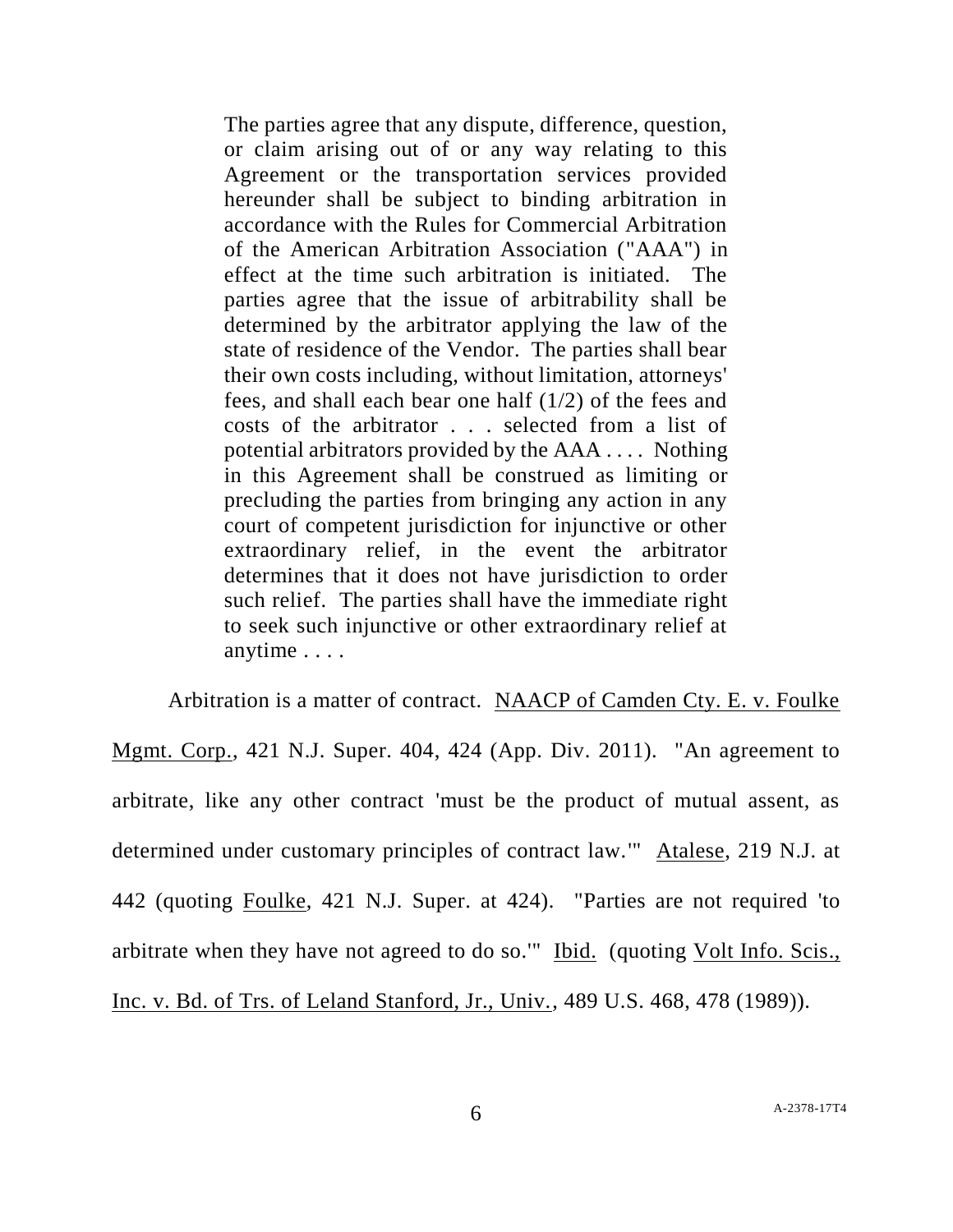In the "Agreement to Arbitrate" portion of paragraph 20, the parties agreed "to comply and be bound by the [FAA]." Plaintiffs contend that as employees engaged in interstate transportation, they are exempt under section one of the FAA. 9 U.S.C. §1. Because the agreement does not reference the NJAA, plaintiffs contend they are not required to arbitrate these claims. We agree that the trial court, and not an arbitrator, was required to determine whether plaintiffs were engaged in interstate transportation services under the FAA. Because the court did not make that determination, we vacate the dismissal order and reinstate the complaint. On remand, the trial court must determine whether plaintiffs are exempt under section one of the FAA.

Congress enacted the FAA to "reverse the longstanding judicial hostility towards arbitration . . . and to place arbitration agreements upon the same footing as other contracts." Gilmer v. Interstate/Johnson Lane Corp., 500 U.S. 20, 24 (1991). "[T]he FAA compels judicial enforcement of a wide range of written arbitration agreements." Circuit City Stores v. Adams, 532 U.S. 105, 111 (2001). It applies to a written provision in a contract "evidencing a transaction involving commerce to settle by arbitration a controversy thereafter arising out of such contract . . . . "  $9 \text{ U.S.C. } § 2$ . The phrase "involving" commerce" in section two of the FAA has been broadly construed "as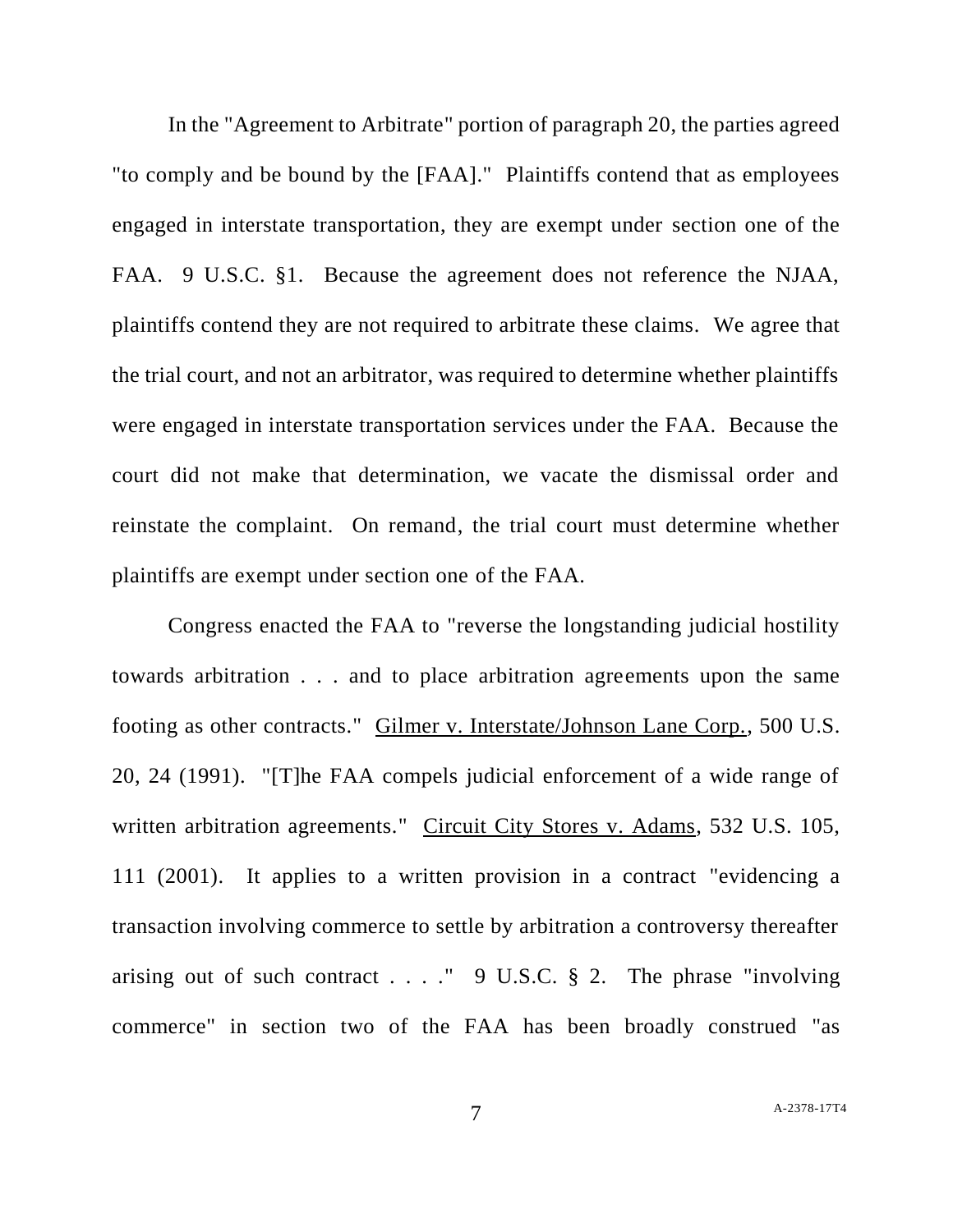implementing Congress' intent to 'exercise [its] commerce power to the full.'" Circuit City, 532 U.S. at 112 (quoting Allied-Bruce Terminix Cos. v. Dobson, 513 U.S. 265, 277 (1995)).

Plaintiffs focus their argument on section one of the FAA that contains exemptions from coverage. Specifically, the FAA shall not apply "to contracts of employment of seamen, railroad employees, or any other class of workers engaged in foreign or interstate commerce." 9 U.S.C. § 1. The United States Supreme Court has construed this section as exempting "from the FAA only contracts of employment of transportation workers." Circuit City, 532 U.S. at 119. Recently, the Court has determined that a "contract of employment," as used in section one of the FAA, "referred to agreements to perform work," regardless of whether the relationship was characterized as a master-servant relationship or an independent contractor relationship. New Prime, Inc. v. Oliveira, 586 U.S. \_\_, 139 S. Ct 532, 542 (2019). Thus, an agreement where the parties agree to provide transportation services on an interstate basis falls under section one of the FAA whether or not the agreement is to provide the services as an employee or as an independent contractor. Ibid.

The trial court did not determine whether plaintiffs were providing transportation services on an interstate basis. Defendants contend the contracts

8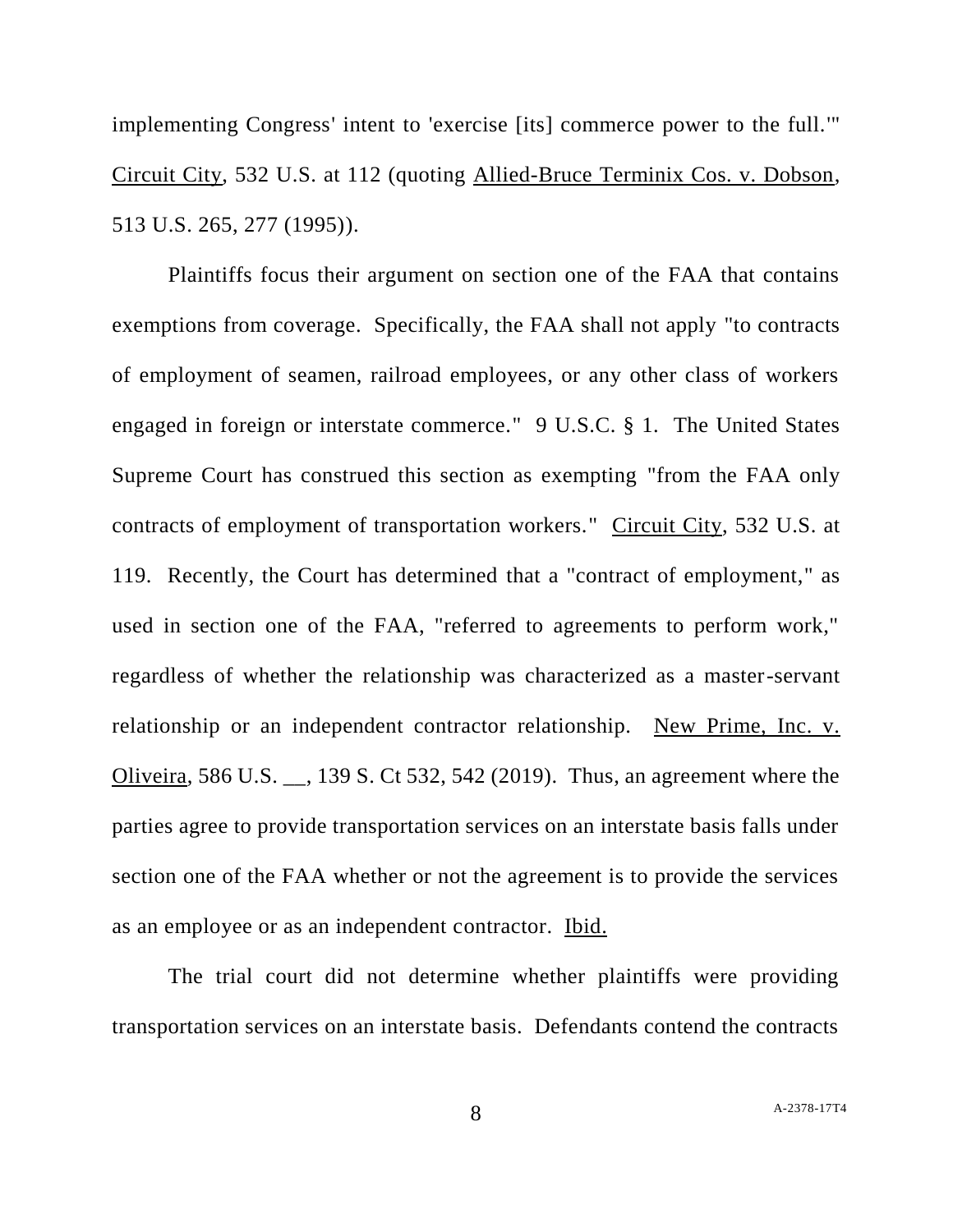referred to "local delivery services." The complaint alleged that plaintiffs performed services as truck drivers "for customers throughout New Jersey and surrounding areas." The record does not indicate whether the parties conducted discovery on this issue. In the absence of discovery, it was premature to grant summary judgment. See Velantzas v. Colgate-Palmolive Co., 109 N.J. 189, 193 (1988). Because this is an issue for the trial court to determine, Oliveira, 586 U.S. at \_\_, 139 S. Ct. at 538 (citing Prima Paint Corp. v. Flood & Conklin Mfg. Co., 388 U.S. 395, 402 (1967)), we vacate the summary judgment order and remand this issue to the trial court.

Giving all favorable inferences to the non-moving party as we must at this juncture under Rule  $4:46-2(c)$ , we assume that plaintiffs were performing transportation services in interstate commerce that would exempt them from the FAA. Plaintiffs argue we should not apply the NJAA to require arbitration. They argue that the parties did not intend to arbitrate if the FAA did not apply.

Both the FAA and NJAA favor arbitration as a means of resolving disputes. See Atalese, 219 N.J. at 440. The NJAA "governs all agreements to arbitrate made on or after January 1, 2003," with the exception of arbitration agreements as part of a collective bargaining agreement. N.J.S.A. 2A:23B-3(a). The parties' agreement expressly referenced the FAA. If the FAA applies, then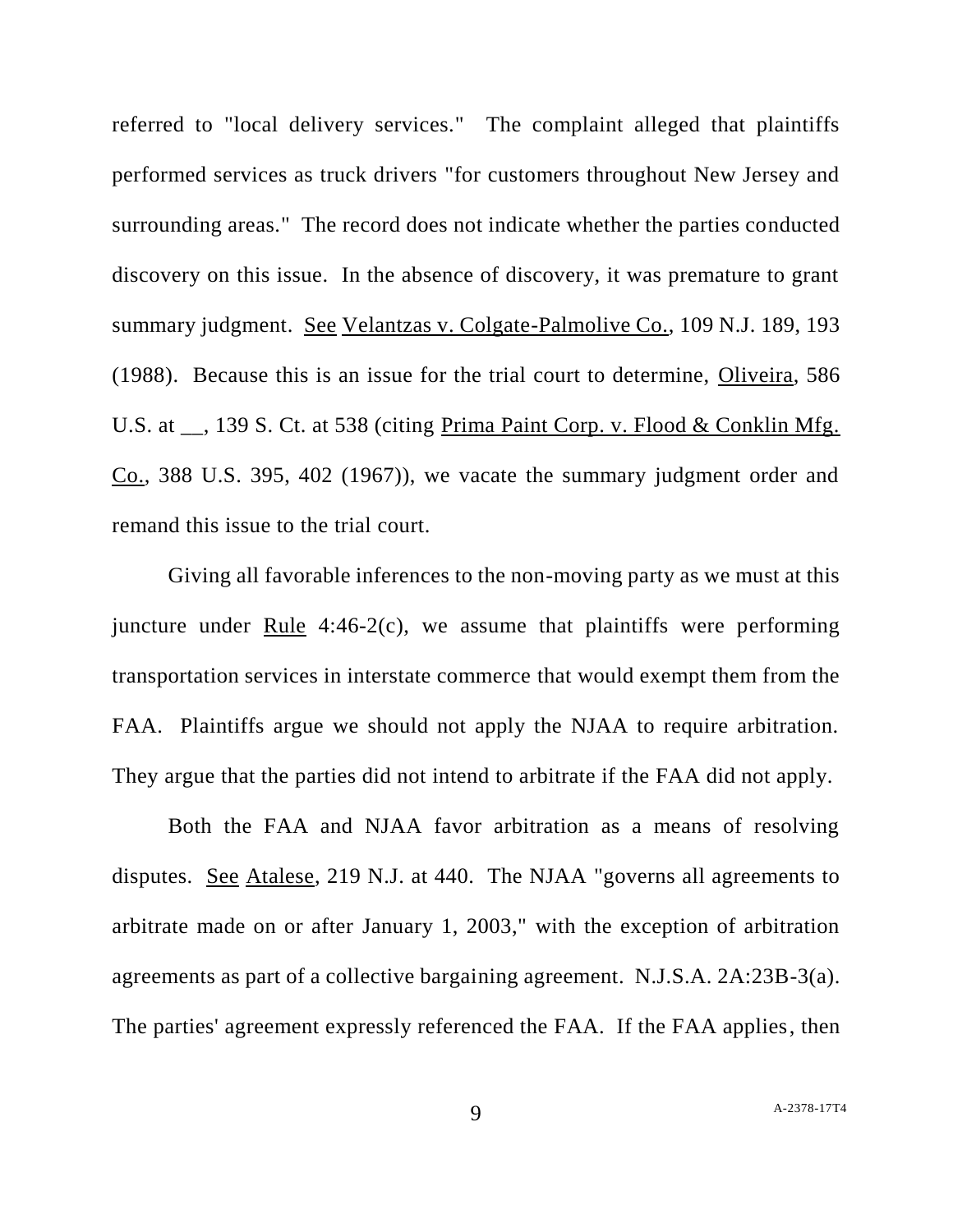it applies "in state courts and . . . [preempts] state antiarbitration laws to the contrary." Circuit City, 532 U.S. at 122 (citing Southland Corp. v. Keating, 465 U.S. 1, 16 (1984)). In this case, if plaintiffs are not engaged in interstate commerce, then the FAA's section one exemption would not apply (assuming they are providing transportation services), and plaintiffs would be required to arbitrate their claims under the FAA. If they are engaged in interstate commerce and exempt under the FAA, the issue is whether that exemption preempts application of the NJAA. We hold that it does not.

The Supreme Court has stated that "[t]he FAA contains no express preemptive provision nor does it reflect a congressional intent to occupy the entire field of arbitration." Volt, 489 U.S. at 477. The Third Circuit has held "[t]here is no language in the FAA that explicitly preempts the enforcement of state arbitration statutes." Palcko v. Airborne Express, Inc., 372 F.3d 588, 595 (3d Cir. 2004). Thus, under Palcko, the NJAA could be applied even if the FAA did not apply.

Plaintiffs argue Palcko is distinguishable from this case. The agreement in Palcko included reference to the FAA, and said that if the FAA were not applicable, "Washington law pertaining to agreements to arbitrate shall apply." We do not agree that this reference in Palcko means the NJAA does not apply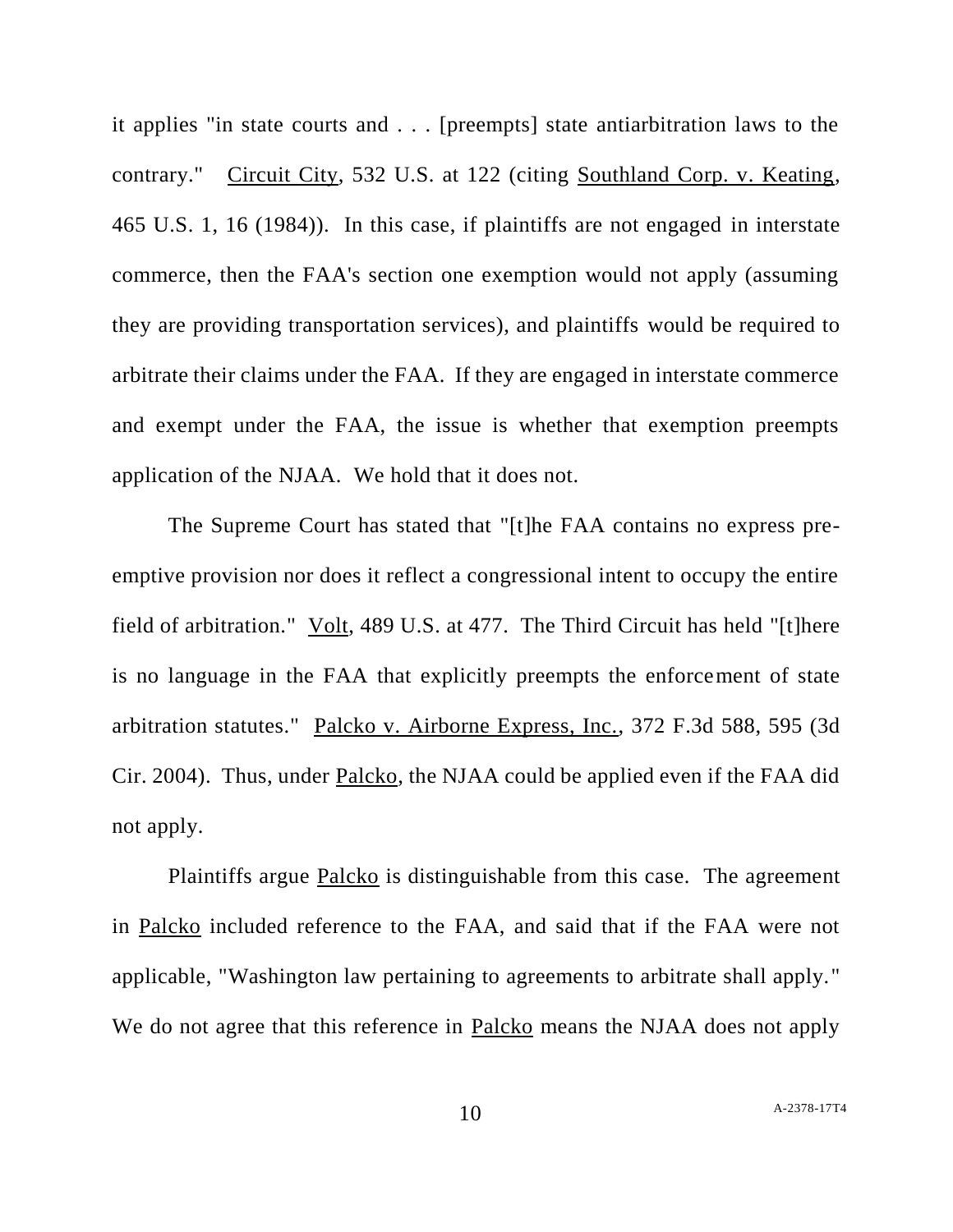in the present case. The NJAA governs arbitration agreements in New Jersey made after January 1, 2003. N.J.S.A. 2A:23B-3. Therefore, the parties should have understood that the NJAA would apply to their agreement. The agreement expressly provided that it was governed by the state law where the vendor resided, which in this case meant New Jersey. The agreement did not say that the NJAA did not apply. Their detailed arbitration provision showed they intended to arbitrate disputes. Otherwise, given their contention they are exempt under the FAA, there was no reason to include any reference to arbitration. Because the FAA did not preempt application of the NJAA in this context, we conclude that even if plaintiffs are exempt under section one of the FAA, they still are required to arbitrate their claims under the NJAA.

The trial court must determine in the first instance if the FAA applies. We are constrained to reinstate the complaint and remand that issue to the trial court. However, if plaintiffs were engaged in transportation services in interstate commerce, meaning that they are exempt under the FAA, we will enforce the arbitration provision under the NJAA.

#### II

Plaintiffs argue that the court erred by dismissing their complaint because they did not waive their right to a jury trial on the wage and payment claims and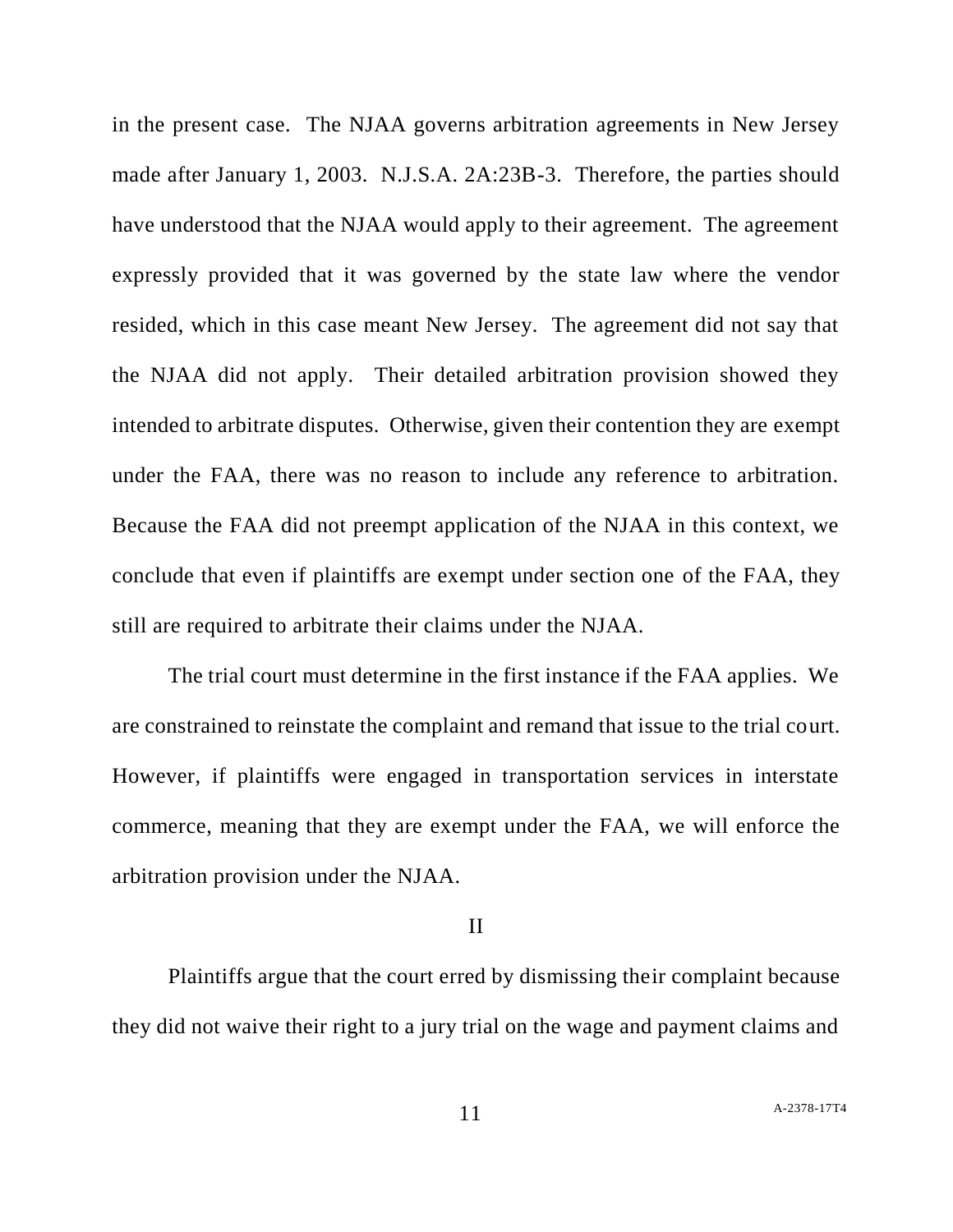did not waive the ability to pursue these claims on a class action basis. We agree with defendants that plaintiffs waived both of these rights.

### A

The agreement provided in paragraph 19(b) that the "parties voluntarily agree to waive any right to trial by jury in any suit filed hereunder and agree to adjudicate any dispute pursuant to [p]aragraph 20 below." Plaintiffs contend they are entitled to a jury trial on their wage and payment claims because those claims are based on statutes, not contracts. Thus, they argue if they must arbitrate under their agreements, they should not be required to arbitrate the WHL or WPL claims. We disagree.

"An effective waiver requires a party to have full knowledge of his legal rights and intent to surrender those rights." Atalese, 219 N.J. at 442 (quoting Knorr v. Smeal, 179 N.J. 169, 177 (2003)). Arbitration is an alternative method of resolving disputes and "substitute[s] for the right to have one's claim adjudicated in a court of law." Ibid. Whenever a consumer waives constitutional or statutory rights through a contractual waiver-of-rights provision, our courts have required a showing that the party "'has agreed clearly and unambiguously' to its terms." Id. at 443 (quoting Leodori v. Cigna Corp., 175 N.J. 293, 302 (2003)). "[B]ecause arbitration involves a waiver of the right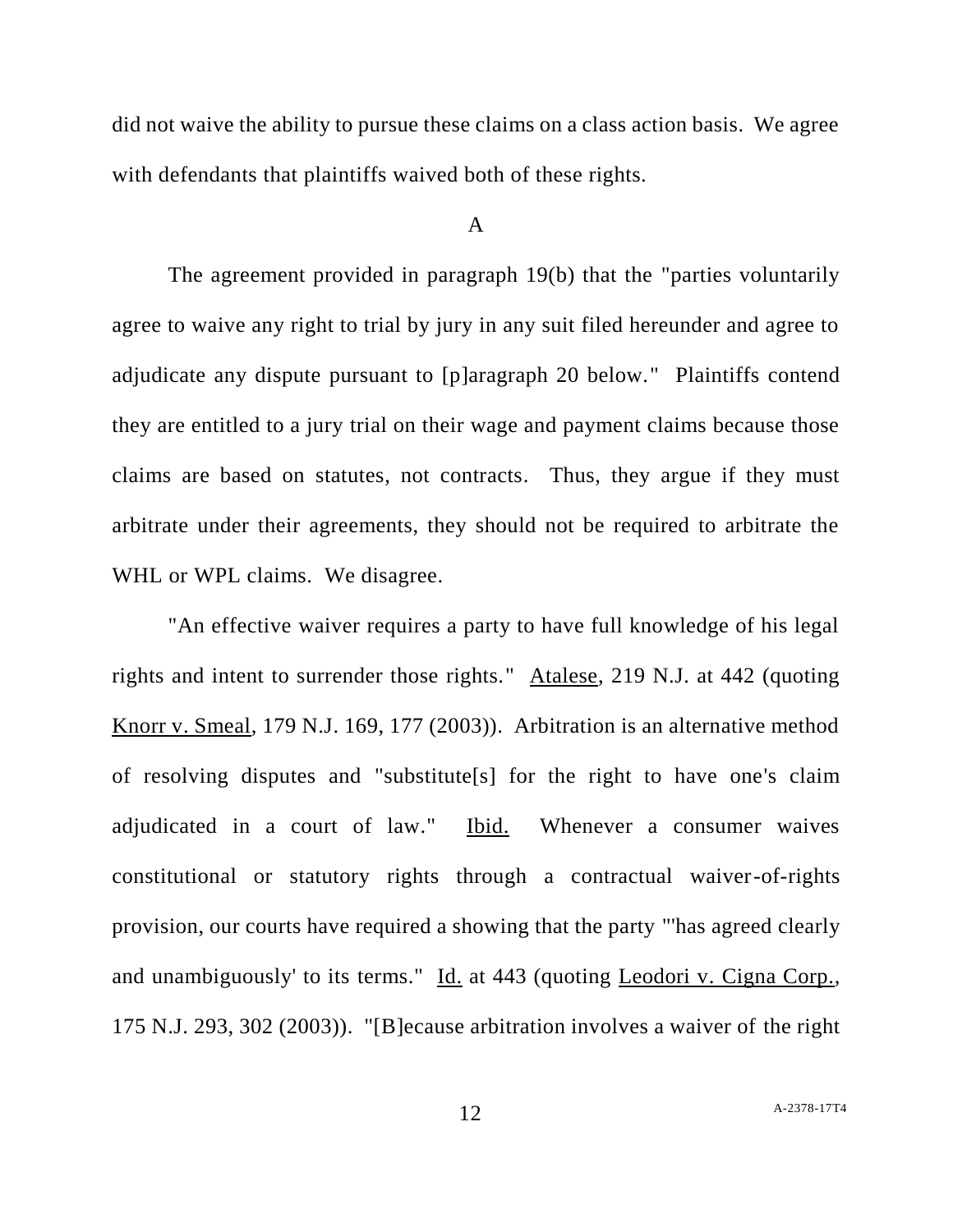to pursue a case in a judicial forum, 'courts take particular care in assuring the knowing assent of both parties to arbitrate, and a clear mutual understanding of the ramifications of that assent.'" Id. at 442-43 (quoting Foulke, 421 N.J. Super. at 425).

Plaintiffs clearly and unambiguously "waive[d] any right to a trial by jury in any suit" in paragraph 19(b) of their agreement and "agreed to adjudicate any dispute pursuant to [p]aragraph 20 below." Paragraph 20 is captioned "Arbitration and Waiver To Join A Class," with the first subsection entitled "Agreement to Arbitrate." This waiver is similar to the waiver provision in Martindale, 173 N.J. at 81-82. There, the Court upheld the validity of an arbitration clause where the plaintiff "agreed 'to waive [her] right to a jury trial' and that 'all disputes relating to [her] employment . . . shall be decided by an arbitrator.'" Atalese, 219 N.J. at 444 (alterations in original) (quoting Martindale, 173 N.J. at 81-82). We are satisfied that paragraph 19 of the agreement was clear and unambiguous and that plaintiffs in this case were "choosing to arbitrate disputes rather than have them resolved in a court of law." See id. at 447.

This result does not change because plaintiffs' claims arose under the WHL and WPL. A statutory claim under the usury law was at issue in Atalese;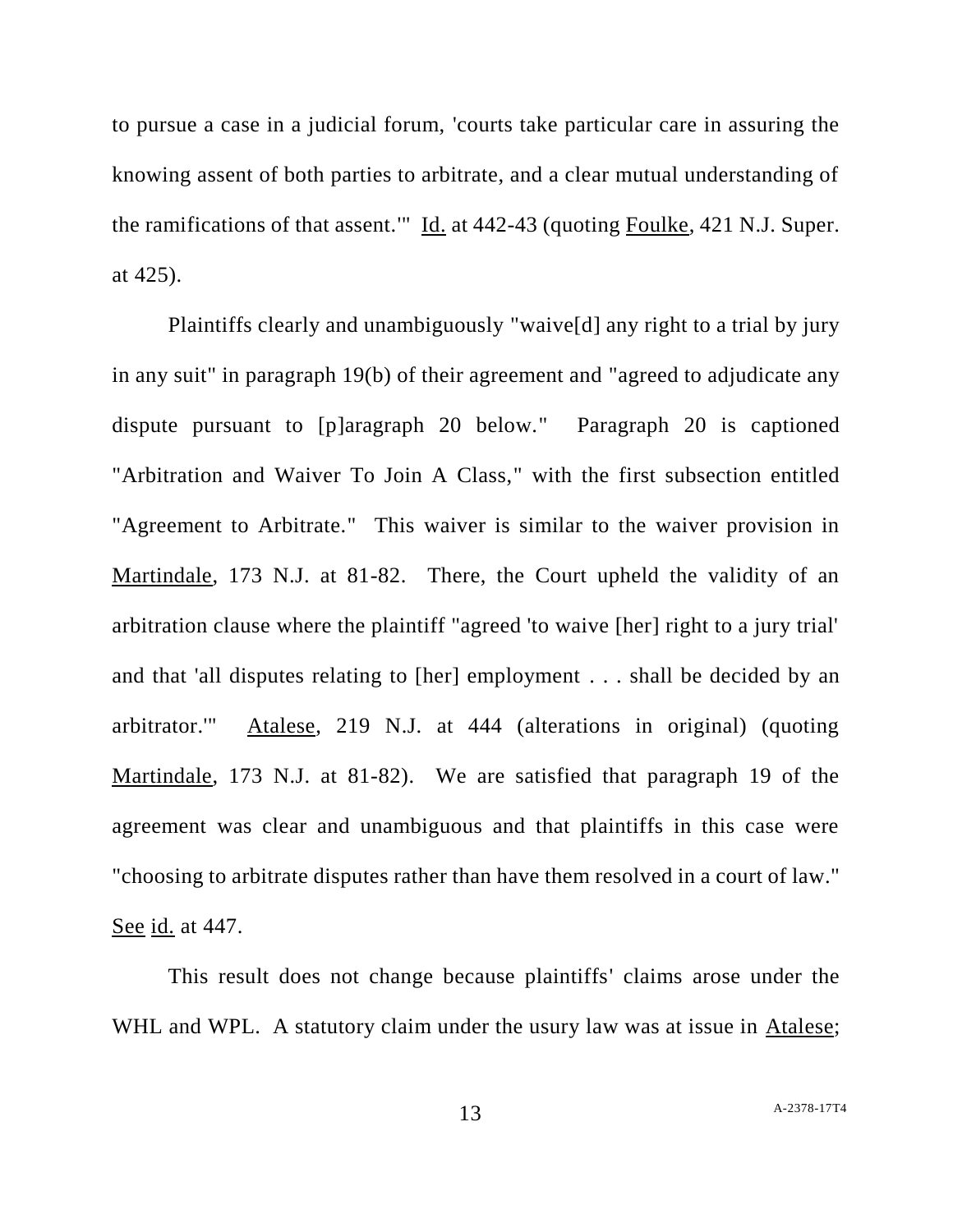a claim under the Law Against Discrimination was at issue in Garfinkel v. Morristown Ob-gyn Assocs., 168 N.J. 124, 127 (2001). Although the Court reversed the order to arbitrate in Garfinkel because of ambiguity in the arbitration clause, the Court did not hold that statutory claims per se could not be subject to arbitration. Further, unlike Garfinkel, the arbitration provision in this case was not limited to claims under the agreement; it broadly included claims "arising out of or in any way relating to" the "transportation services provided thereunder." The Court noted in Atalese that "no prescribed set of words must be included in an arbitration clause to accomplish a waiver of rights." 219 N.J. at 447. We are satisfied that the arbitration clause was broad enough and clear enough to include plaintiffs' statutory claims.

The waiver provision in paragraph 19(b) had two components: plaintiffs voluntarily agreed to waive any right to a jury trial "in any suit filed hereunder and agree[d] to adjudicate any dispute pursuant to [the agreement to arbitrate]." (emphasis added). Because the two concepts—jury trial waiver and arbitration—are linked in the same sentence by the conjunction "and," we understand plaintiffs to have waived their right to pursue a jury trial based on, or made in conjunction with, the provision of binding arbitration. Because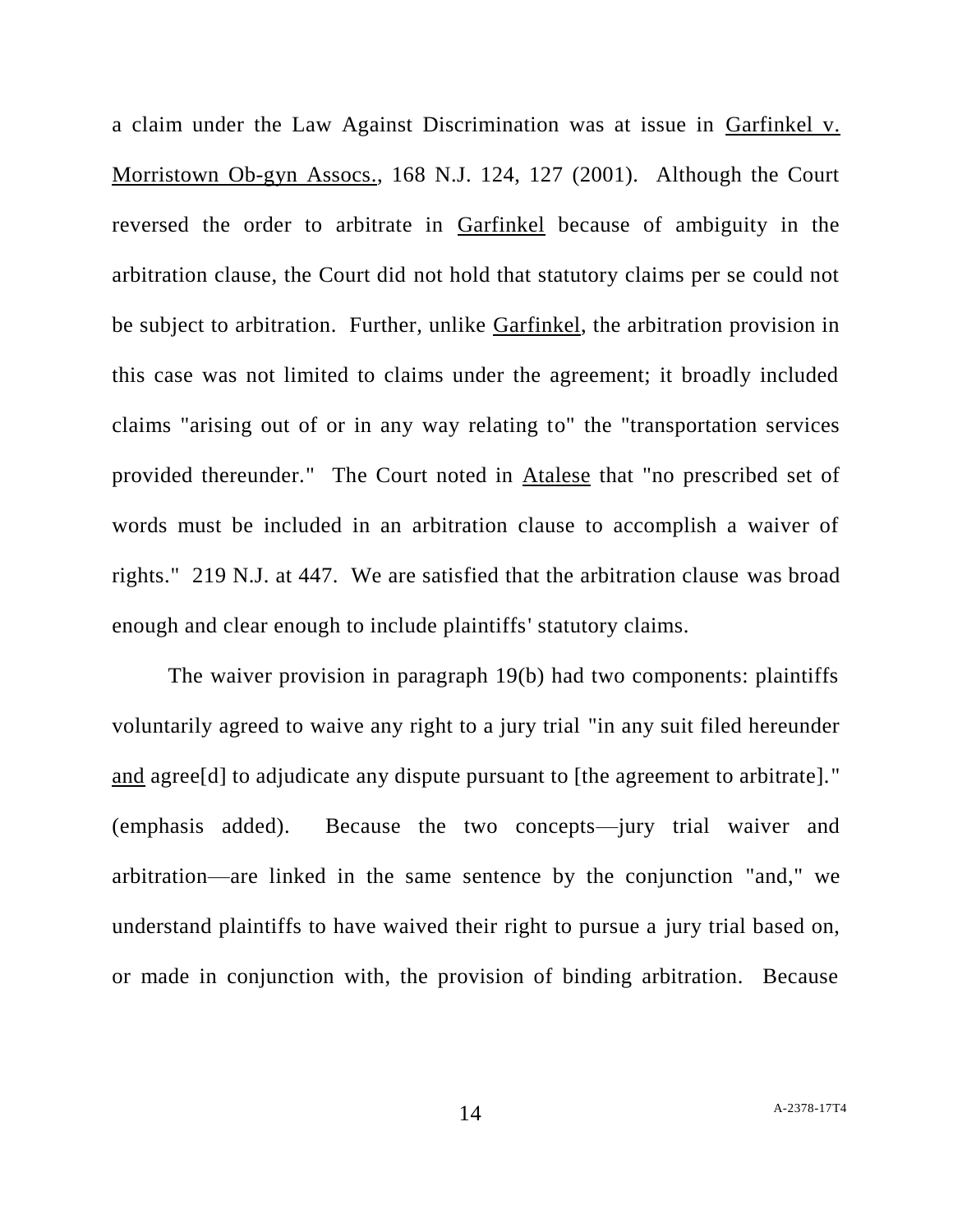plaintiffs are required to arbitrate under the FAA or NJAA, we hold that plaintiffs waived their right to a jury trial on the wage and payment law issues.

B

The trial court ordered "mandatory binding arbitration on an individual basis." Plaintiffs argue they did not waive their ability to pursue their claims as a class. We agree with defendants that plaintiffs' waiver was "clear and unambiguous."

Paragraph 20(b) of the agreement provided:

any arbitration, suit, action or other legal proceeding arising out of or in any way relating to this Agreement or the services provided thereunder shall be conducted and resolved on an individual basis only and not on a class-wide, multiple plaintiff, collective or similar basis unless mutually agreed to in writing by all interested parties.

In contrast to the jury trial waiver provision, the class-action waiver was not linked to the arbitration requirement; it was a separate subsection under paragraph 20. Also, it made clear that the class action waiver applied to any type of remedy—"arbitration, suit, or other legal proceeding." We are mindful of the Court's holding in Muhammad v. Cnty. Bank of Rehoboth Beach, 189 N.J.

1, 15-16 (2006), that found a class-arbitration waiver in a consumer contract of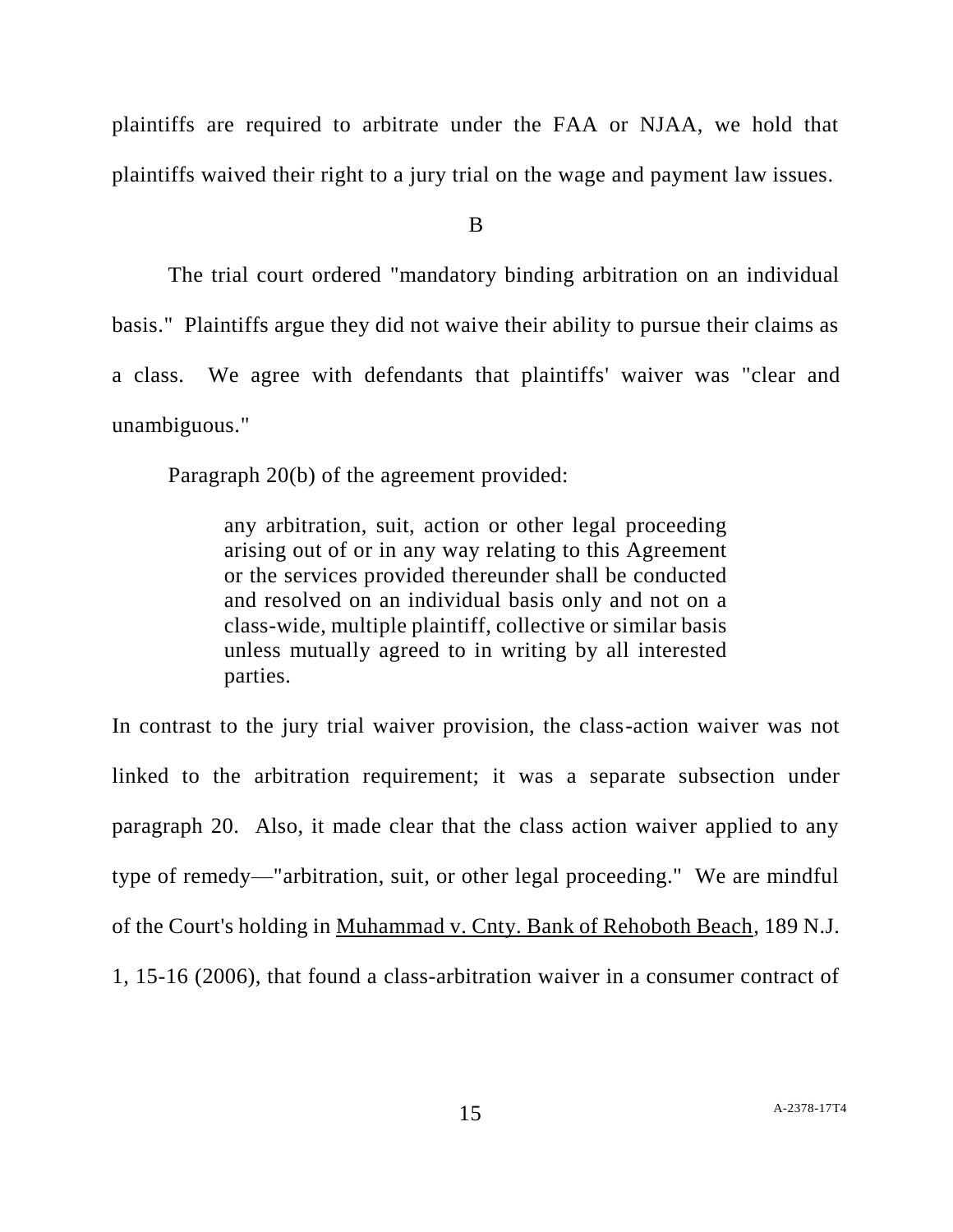adhesion to be unconscionable.<sup>3</sup> But, this case does not involve a classarbitration waiver and it was not a consumer contract. The waiver language in this case was clear and unambiguous. See Gras v. Assocs. First Capital Corp., 346 N.J. Super. 42, 57 (App. Div. 2001) (affirming an order enforcing arbitration and a waiver of rights, including any right to proceed as a class against defendant). We affirm the court's order that required plaintiffs to arbitrate their WHL and WPL claims on an individual (non-class) basis.

Recent case law has resolved against plaintiffs, the claim that the class action waiver provision is violative of the National Labor Relations Act (NLRA), 29 U.S.C. §§ 151-169. See Epic Sys. Corp. v. Lewis, 584 U.S. \_\_, 138 S.Ct. 1612, 1628 (2018) (providing that "[n]othing in our cases indicates that the NLRA guarantees class and collective action procedures . . . .").

#### III

Plaintiffs contend the court should not have dismissed its claims against defendant Barreto. The complaint alleges that Barreto was plaintiffs' employer as that term is defined by the WHL and WPL. The court's Statement of Reasons

 $\overline{a}$ 

<sup>&</sup>lt;sup>3</sup> The validity of Muhammad has been questioned. See Litman v. Cello P'ship, 655 F.3d 225, 231 (3d Cir. 2011) (holding that the "rule established by the New Jersey Supreme Court in Muhammad is preempted by the FAA"). Litman based its holding on AT&T Mobility LLC v. Concepcion, 563 U.S. 333 (2011).